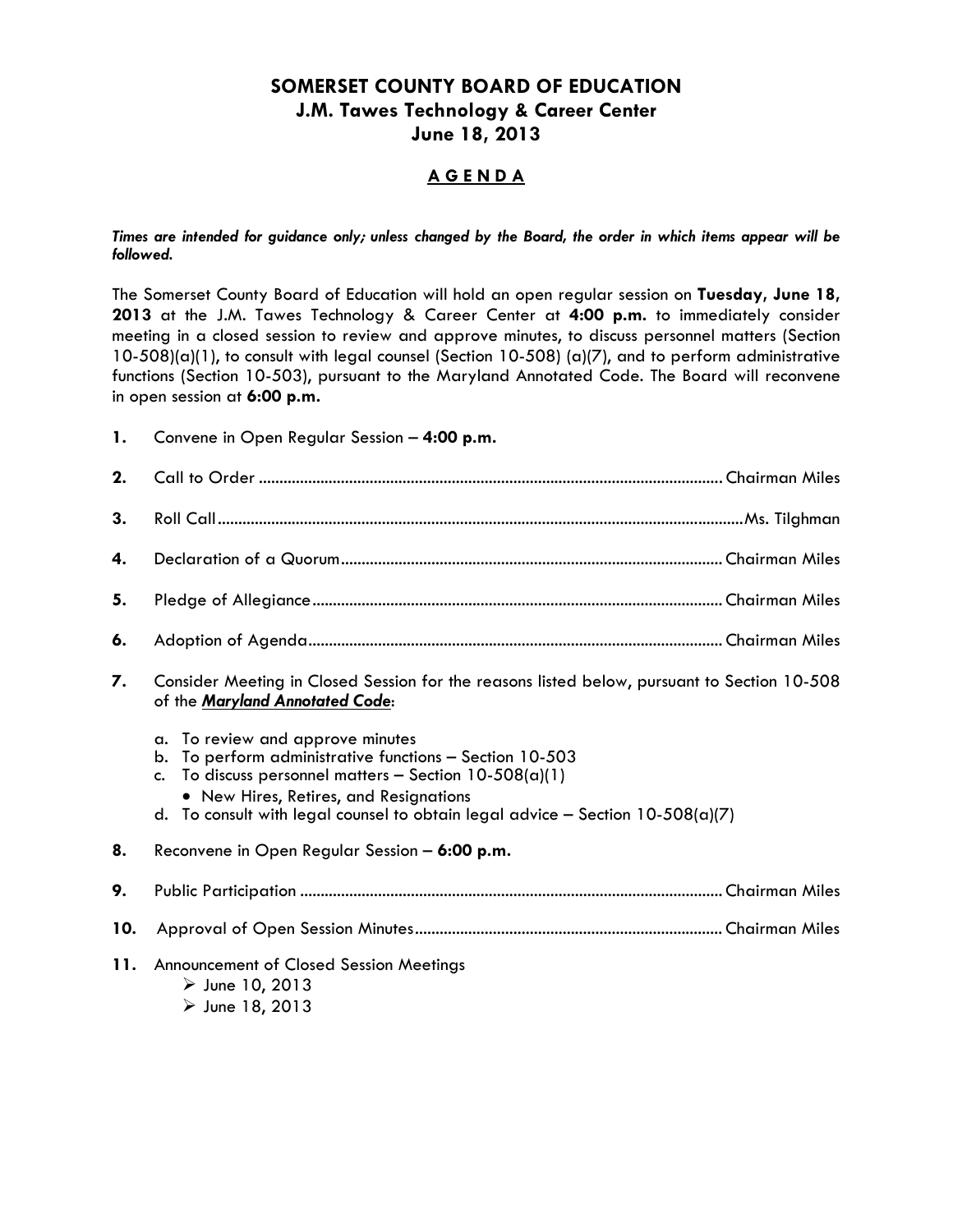# **12. Old Business**

**13.** 

## **A. Policies**

| (See Tab $12-A1$ )                                        |  |  |  |
|-----------------------------------------------------------|--|--|--|
| <b>B. Human Resources</b>                                 |  |  |  |
| • Instructional Technology Coordinator<br>(See Tab 12-B1) |  |  |  |
| <b>C.</b> Facilities and Transportation                   |  |  |  |
| (See Tab 12-C1)                                           |  |  |  |
| <b>NEW BUSINESS</b>                                       |  |  |  |
| A. Curriculum & Instruction                               |  |  |  |
| (See Tab 13-A1)                                           |  |  |  |
| (See Tab 13-A2)                                           |  |  |  |
| <b>B. Monthly Financial Updates</b>                       |  |  |  |
| (See Tab 13-B1)                                           |  |  |  |
| <b>C.</b> Student Services                                |  |  |  |
| (See Tab $13-C1$ )                                        |  |  |  |
| <b>D. Facilities &amp; Transportation</b>                 |  |  |  |
| (See Tab 13-D1)                                           |  |  |  |
| <b>E. Human Resources</b>                                 |  |  |  |
| (See Tab $13-E1$ )                                        |  |  |  |